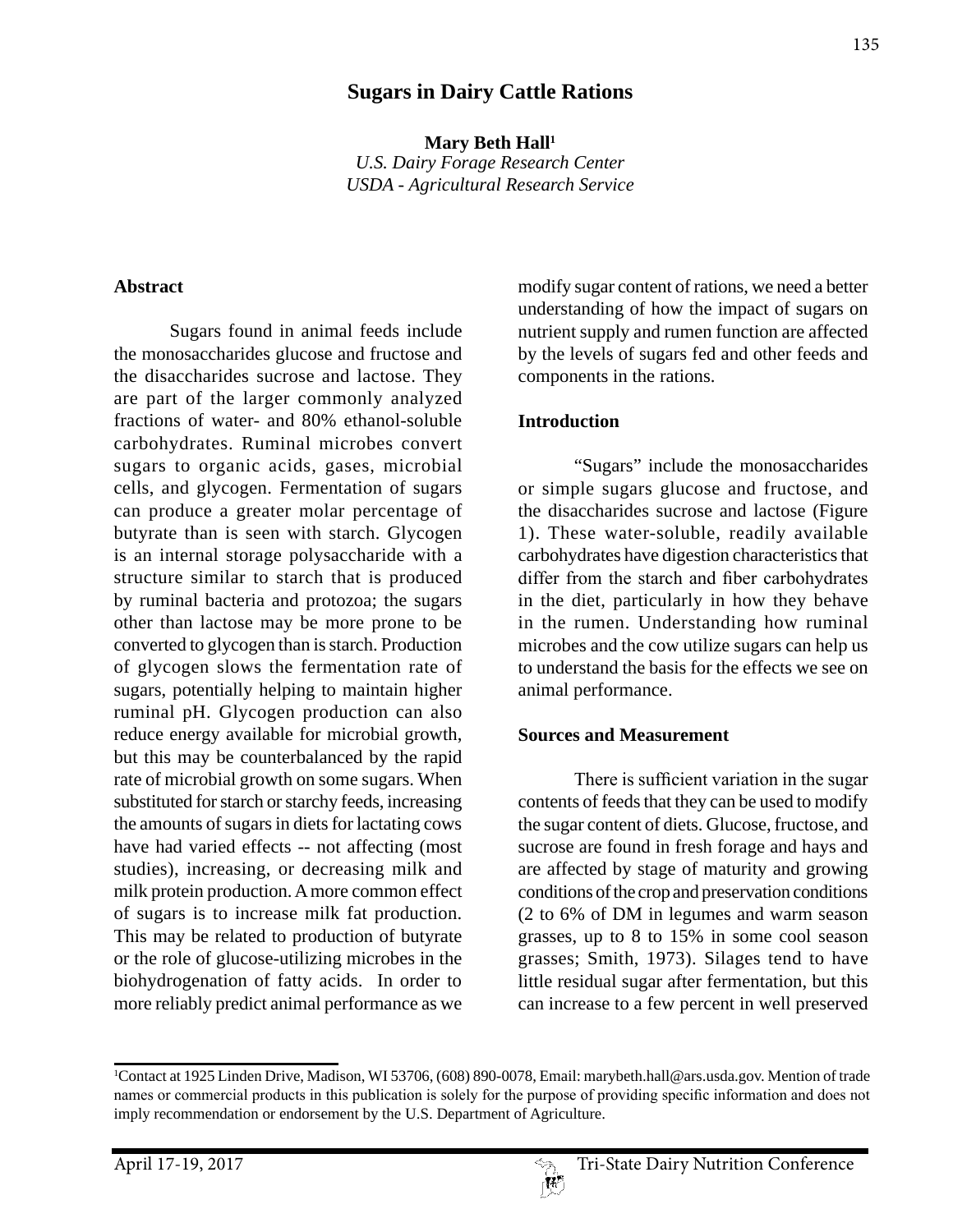forages with higher DM concentrations (M.B. Hall, unpublished), or up to 40% (measured as nonstructural carbohydrate) in high sugar silages such as that made with sugar cane (Sousa et al., 2014). Fruit and vegetable pulps, such as citrus and beet pulps, can contain substantial amounts of sugars that vary with the amount of citrus or beet molasses applied (citrus pulp: 12 to 40% as ethanol-soluble carbohydrates; Hall, 2001). Cane or beet molasses vary in sugar content depending upon the blends of ingredients present in the final product. Almond hulls (20 to 29%; Aguilar et al., 1984), and even soybean meal (6 to 7%; Choct et al., 2010) can contribute sugars to the diet. Lactose is found only in milk products, such as whey (70%; Defrain et al., 2004) and whey permeate (76 to 85%; American Dairy Products Institute, 2016).

Commonly used feed analyses do not measure sugars alone, but include them in larger fractions. Water-soluble carbohydrates (**WSC**) and 80% ethanol-soluble carbohydrates (**ESC**) include sugars but also contain other carbohydrates. The WSC include simple sugars, both sucrose and lactose, short chain carbohydrates (oligosaccharides), and possibly some of the polysaccharides. such as long and short chain fructans. The ESC contains the same carbohydrates as WSC except that it does not fully solubilize lactose (Machado et al., 2000) or long chain polysaccharides (Asp, 1993), including the long chain fructans. Based on our present understanding, the ruminal fates of the WSC are sufficiently similar, except for rates of fermentation, to keep them as a group…. but don't call them "sugars".

An assay used on molasses that does measure sugar content is "total sugars as invert". This analysis provides a value for the sum of sucrose, glucose, and fructose in molasses. If whey was added to the molasses to help it flow, the value may or may not include lactose, or may count only half of the lactose, depending on the analysis used.

## **Utilization of Sugars in The Gut**

Cattle themselves have the capacity to digest starch, lactose, and the microbial storage carbohydrates glycogen and the disaccharide trehalose, based on enzymes present in the pancreatic secretions and the membrane lining the small intestine (Kreikemeier et al., 1990). All other carbohydrates, including sucrose, fructans, pectins and those in neutral detergent fiber, must be degraded and utilized by ruminal or other gastrointestinal microbes for them to provide nutrients to the animal. Based on their solubility, sugars likely flow with liquid in the gut.

## *Microbial products*

Sugars disappear very rapidly from the rumen, with rates of glucose disappearance of 422 to 738% per hour (Weisbjerg et al., 1998). Microbial fermentation of sugars is generally reported to give greater molar percentages of butyrate and lactate than does starch (Strobel and Russell, 1986; DeFrain et al., 2004; Hall et al., 2010). But the yield of microbial nitrogen from sugars like sucrose has been reported to be lower than from starch (Hall and Herejk, 2001; Sannes et al., 2002). However, organic acid and microbial cell growth do not tell the whole story.

We've traditionally thought of ruminal disappearance of carbohydrates in terms of microbes converting them into organic acids (lactate, acetate, propionate, butyrate, valerate), gases (carbon dioxide and methane), and microbial cells, or having the carbohydrates pass undegraded through the rumen. But, there are other products that ruminal microbes can make in appreciable quantities, and one of them is glycogen (Figure 2). Glycogen is a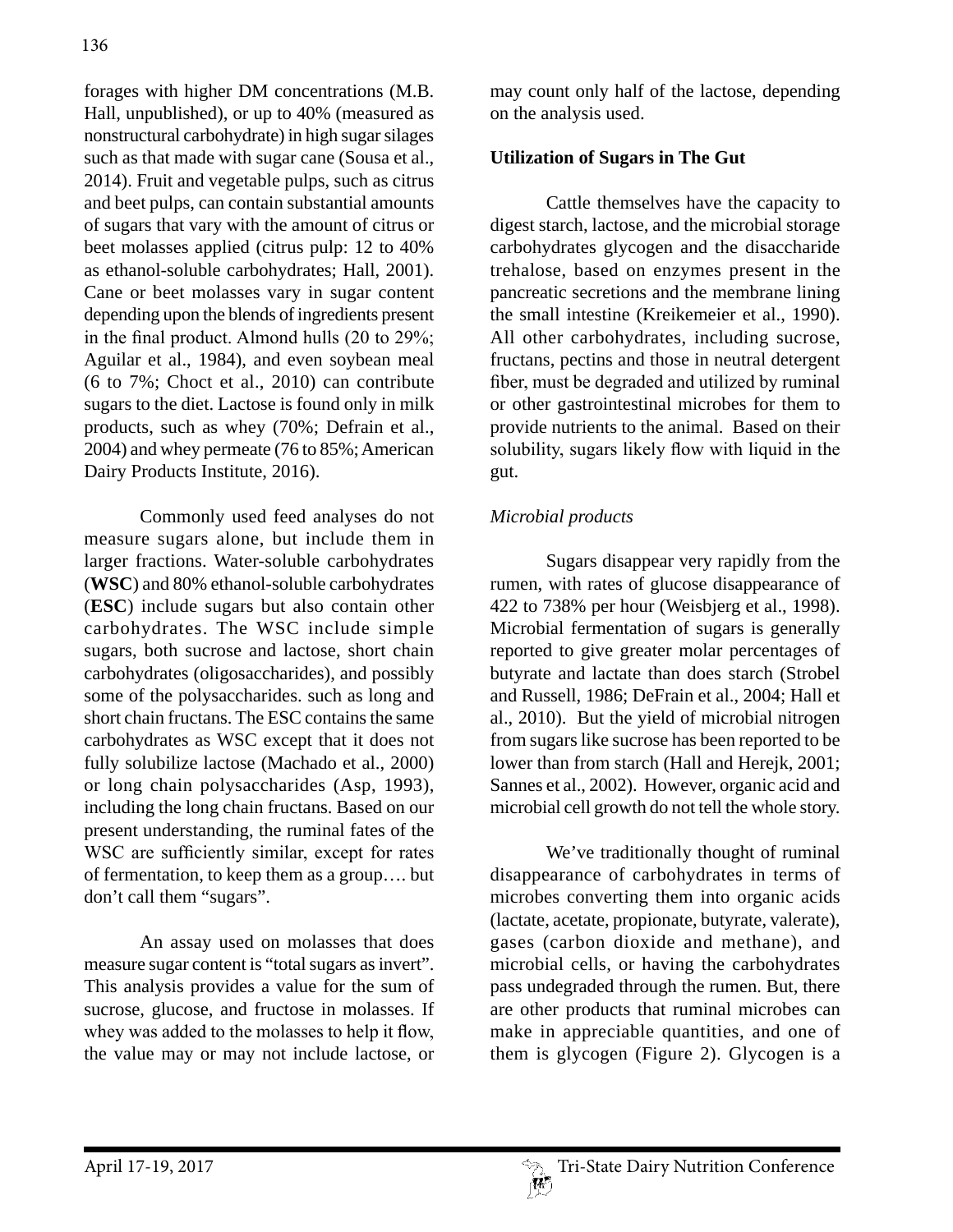polysaccharide with a structure very similar to starch. It is made and stored internally by both protozoa and bacteria and may be fermented by the host microbe. Glycogen may pass from the rumen with the passage of microbes, such that there can be a significant flow of glycogen (with potential to digest like starch) to the small intestine, even on all forage rations (Branco et al., 1999). Glycogen production essentially slows down fermentation and acid production, relative to the rate of the readily available carbohydrate from which it was formed. But, a hidden cost of glycogen production is that it costs 1 ATP to add a glucose to the glycogen chain (Ball and Morell, 2003). To put this in perspective, if rumen microbes obtain 3 to 4 ATP from fermenting a carbohydrate (Russell and Wallace, 1988), transiently storing glucose as glycogen effectively decreases the ATP yield by 25 to 33%, reducing the amount of energy available to drive microbial cell production. The facts that not all of the carbohydrate that microbes took up has yet been fermented to energy that drives microbial cell growth, and that the available ATP has been reduced may be the basis for reported reductions in microbial nitrogen production with sugars as compared to starch (Hall and Herejk, 2001; Sannes et al., 2002).

Sugars may be more prone to be converted to glycogen than many other carbohydrates because of how rapidly available they are in the rumen. More microbial glycogen is made when greater amounts of rapidly available carbohydrate are present (Prins and Van Hoven, 1977), particularly if there is more available relative to the microbes' need for energy (Ball and Morell, 2003). In this light, glycogen this may be an alternative strategy to energy spilling where microbes produce ATP from fermenting carbohydrate, but then waste the energy as heat. Increased availability of ruminally degradable protein (**RDP**) can decrease glycogen production

(McAllan and Smith, 1974) and increase the flux of carbohydrate through fermentation, which can also increase ruminal lactate production (Counotte and Prins, 1981; Malestein et al., 1984). Given glucose as a substrate, ruminal microbes prefer to use amino nitrogen (amino acids, peptides) rather than ammonia or urea (Hristov et al. 2005) and may produce more microbial protein with peptides than urea (Figure 3; Hall, 2017).

Effects of sugars on ruminal fiber digestion have varied among studies. Supplementation of cattle diets with feeds high in sugar have depressed fiber digestion, even when ruminal pH is not greatly reduced (Pate, 1983). Sugar supplements can depress fiber digestion through effects of pH (Khalili and Huhtanen, 1991), inhibitors produced by the microbes (Piwonka and Firkins, 1996), and if RDP is limiting (Heldt et al., 1999). In the latter case, it may be a matter of the sugar-utilizers outcompeting fiber-users for scarce nutrients (Jones et al., 1998). However, sugars may not be all bad: there is some evidence that they may increase fiber digestion if protein is not limiting (Heldt et al., 1999) (Figure 4).

Sugar-utilizing microbes also have a role in the biohydrogenation of fatty acids in the rumen which may affect milk fat production. Some species of glucose-utilizing microbes perform biohydrogenation on fatty acids in the rumen (e.g., *Butyrivibrio fibrosolvens*; McKain et al., 2010). The trans-10 isomer of the 18:1 fatty acid has been implicated in milk fat depression. When sucrose was supplemented as 4.7% of ration DM, the concentration in the milk of total trans 18:1 fatty acids declined and milk yield had a tendency to increase (Penner and Oba, 2009). In one study, addition of 2.6% molasses blend product that added 1.5% invert sugars to the diet was associated with an increase in the trans-10 18:1 concentration in milk, but it

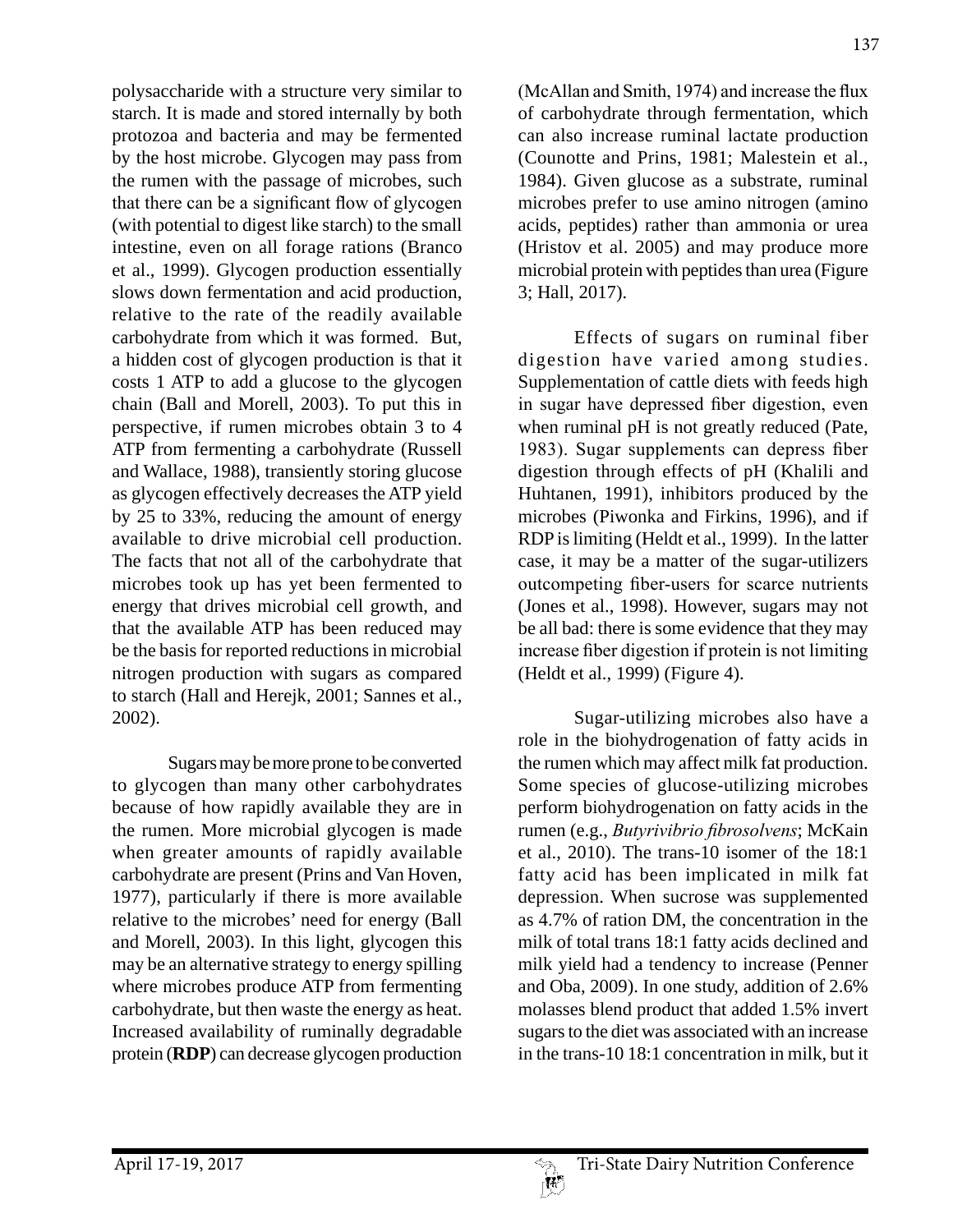was questioned as to whether this was a molasses product effect, or related to urea feeding on some diets containing the molasses product (Oelker et al., 2008).

Another difference between sugars and other carbohydrates like starch is strictly a matter of how much sugar is actually there in terms of hexoses, or single 6-carbon sugars. Glucose, fructose, and galactose are hexoses. One glucose  $= 1$  hexose that is not bound to another sugar, so 1 lb of glucose = 1 lb of free hexose. Sucrose or lactose contain 2 hexoses that are bound to each other. To put them on the same free hexose basis as glucose, the molecules have to be hydrolyzed to release the free sugars, which means you have to add the weight of water used to hydrolyze them, which nets 1.05 lb free hexose per pound of disaccharide. In polysaccharides like starch, there are many bonds that need to be hydrolyzed by the addition of water, and so 1 lb of starch  $= 1.11$  lb of free hexose. So, the same DM weight of starch has more total free hexose than sugars. Does this matter? If the microbes can use sugars more efficiently than starch because they can ferment them more rapidly (think dilution of maintenance), then maybe not, but it is another piece that can factor into the value of carbohydrates to the microbes or cow.

## *Lactose different than other sugars?*

The way microbes handle lactose seems to be different from other sugars, possibly because of its slower rate of utilization. In fermentations using ruminal inoculum from cows that had been fed glucose and lactose for 2 weeks so that the microbes were adapted to using the sugars, there was slower carbohydrate disappearance and organic acid production with lactose than with glucose (Figure 5; Hall, 2016). There was much more glycogen production with glucose, though lactose fermentations produced enough to maintain the initial level of glycogen.

Microbial nitrogen yield was lower with lactose. Lower microbial nitrogen and glycogen production for lactose may have been related to its much slower rate of use by the microbes.

#### **Animal Performance**

Based on microbial use of sugars, how might sugars affect animal performance? The results we see in research studies are affected by how much and what type of sugar was included, what the background level of WSC was in the diet, and what the other ration ingredients were. At this point, we do not have sufficient information to state exactly how sugars will affect performance under different circumstances. However, with an understanding of how sugars are processed in the gut, we may hazard some ideas on what factors can affect cow performance.

## *Milk production*

In research studies, supplementation with sugars or sugar sources did not affect milk production when substituted for starch or starch sources (Nombekela and Murphy, 1995; McCormick et al., 2001; Sannes et al., 2002; DeFrain et al., 2004; Broderick et al., 2008; Oelker et al., 2008; Hall et al., 2010), or increased production to a point then declined above 5 to 6% total sugars as ESC in the diet (Broderick and Radloff, 2004), or depressed milk production in late lactation cows (Oelker et al., 2008). A key element here may be simply making sure that enough digestible carbohydrate is provided to the animal to meet energy needs.

## *Milk fat*

Sugars have been reported to increase milk fat production (lb/day; Nombekela and Murphy, 1995; Broderick and Radloff, 2004; Broderick et al., 2008; Penner and Oba, 2009),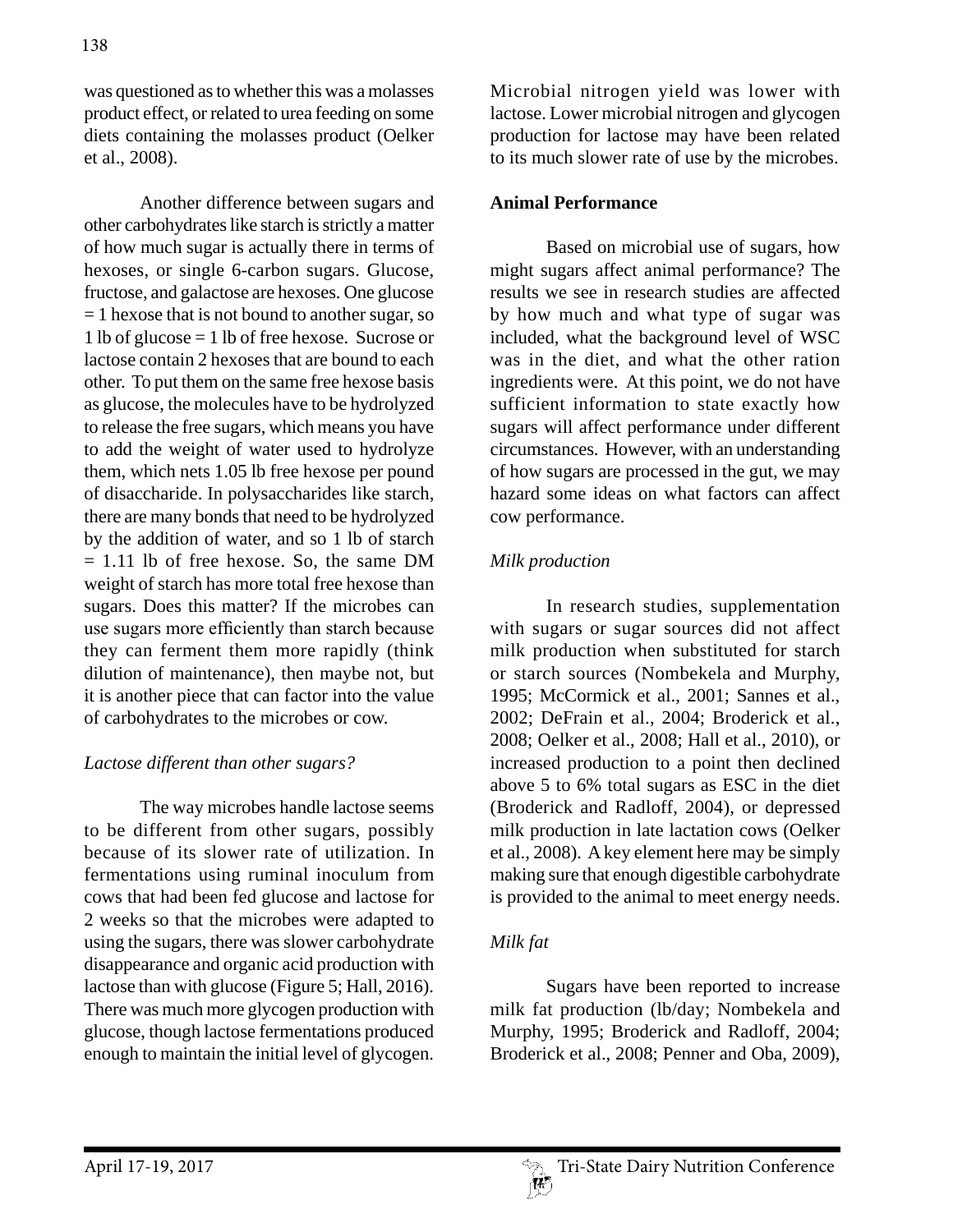but that response is not always seen (McCormick et al., 2001; Cherney et al., 2003; DeFrain et al., 2004; Oelker et al., 2008). Milk fat production was depressed when sucrose addition in late lactation cows also depressed milk production (Sannes et al., 2002). One way that sugars could have a positive impact on milk fat is through biohydrogenation of fatty acids to reduce availability of those that can cause milk fat depression. That would require that unsaturated fatty acids that could become a problem are present in the diet in sufficient amounts to potentially be an issue. It could also require that the rate of liquid passage is at a rate that allows the microbes and fatty acids to remain in the rumen long enough for biohydrogenation to occur. Another potential option to affect milk fat is through production of butyrate. Ruminal infusions of butyrate or acetate were shown to increase the milk fat percentage and not depress milk yield, but milk production of animals on the studies were quite low (Rook and Balch, 1961; Rook et al., 1965). Although butyrate makes up a small proportion of the fatty acids in milk, it constitutes approximately 30% of the fatty acids in the sn-3 position in milk triglycerides (Jensen, 2002) and can be used to make other short chain fatty acids that are secreted in milk.

## *Milk protein*

Milk protein production (lb/day) has been reported to increase and then decrease with increasing sugar addition (maximum response at ~added 3 to 6% sugars then declined; Broderick and Radloff, 2004), be unaffected by sugar addition as a substitution for starchy feeds (Nombekela and Murphy, 1995; McCormick et al., 2001; Cherney et al., 2003; DeFrain et al., 2004; Broderick et al., 2008; Oelker et al., 2008), decrease with sucrose addition (Sannes et al., 2002; milk production depressed), or be equivalent to starch when more undegradable protein was increased in the diet or less than starch with more dietary RDP (Hall et al., 2010). The effect of sugar inclusion will likely be a matter of how rapidly the microbes are grown and the degree to which they pass from the rumen to where the cow can digest them, and whether the amino acids that the microbes provide are a limiting nutrient for milk protein production. We may be able to get more microbial protein produced from sugars if we provide true protein / peptides rather than urea. That could also result in less glycogen production and the associated reduction in energy available for microbial growth. Another thing to consider is shown in Figure 5. Compared to slowly used lactose, even though the microbes made much more glycogen when given glucose, they still made more microbial protein. That could be a function of dilution of maintenance – even with the glycogen drain on ATP, the microbes were using the glucose so quickly that the amount of the energy that they spent on maintenance was a smaller proportion than they spent on growth; just like the feed efficiency of energy spent on milk production vs. maintenance for a high producing cow vs. a low producer. Delivery of protein from sugar-utilizing microbes to the cow may also have the advantage that those microbes have potential to pass from the rumen more quickly as they move with the liquid, rather than the much slower passage with the solids.

## *Ruminal pH*

Generally, sugars have not had the negative impact on ruminal pH that one might expect from a potentially rapidly fermenting carbohydrate that can ferment to lactic acid. When comparing sugars or sugar sources vs. starch or starch sources in lactating dairy cows, ruminal pH was unaffected (McCormick et al., 2001; Sannes et al., 2002; Broderick and Radloff, 2004; DeFrain et al., 2004; Broderick et al., 2008; Oelker et al., 2008) or increased (Penner and Oba, 2009) as sugars in the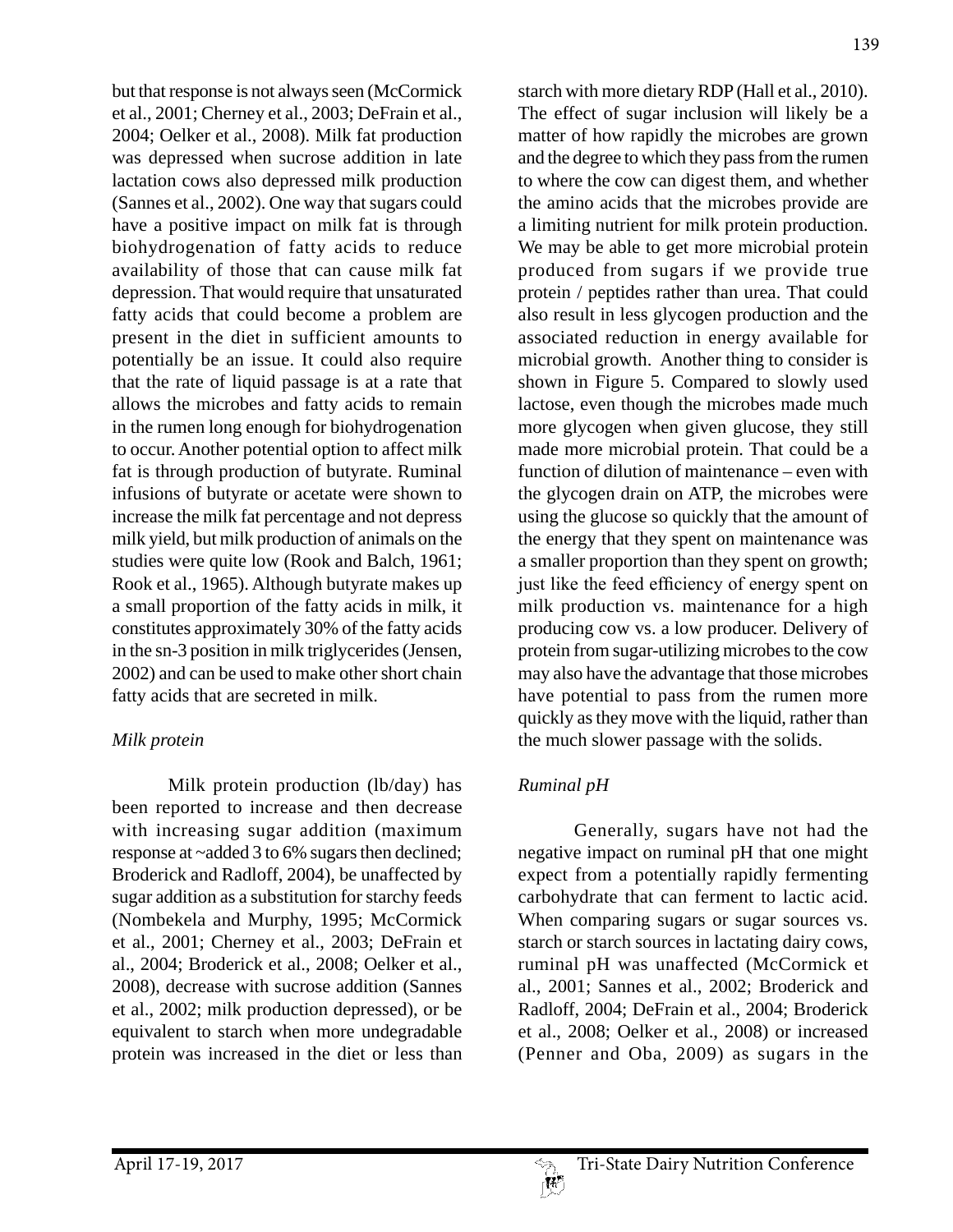diets were increased. Lactating cows given a molasses + sucrose-containing diet with more undegradable protein had a similar rumen pH to diets containing ground corn or citrus pulp as the main nonfiber carbohydrate source (average pH in 6 hours after feeding  $= 6.0$ ). But, a molasses + sucrose diet with more RDP had an average ruminal pH of 5.7 in the same time frame (Hall et al., 2010). When beef steers were fed low-quality tallgrass-prairie hay supplemented with 0.122% of BW as supplemental RDP and 0.30% of BW as glucose, fructose, or sucrose, ruminal pH reached its lowest point at 3 hours post-feeding, the earliest sampling point for the sugars; whereas, ruminal pH of cattle receiving starch reached the lowest point at 9 hours postfeeding (Heldt et al., 1999); the average ruminal pH of the starch-fed animals was lower than those receiving one of the sugar treatments which did not differ. A study on induced ruminal acidosis showed that ruminal pH declined more rapidly with the molasses treatment, but also began to recover after 24 hours, whereas the pH declined for 120 hours in animals given crushed wheat (Randhawa et al., 1982). This could be related to molasses and microbes flowing from the rumen with the liquid fraction, whereas wheat grain might be more likely to remain in the rumen with the solid fraction. How could a potentially rapidly fermented carbohydrate like sugars be having these effects? Slowing fermentation through production of glycogen or passage with the liquid fraction may temper the impact of sugar on ruminal pH. Increasing RDP may decrease glycogen production and increase the rate of fermentation and impact on ruminal pH – is RDP a governor for the effect of carbohydrates on pH? So, paying attention to the overall rate of fermentation/availability of the sugars and starch portions of the diet may dictate modifying the amounts of RDP that is fed to maintain a healthy rumen and supply nutrients to the cow.

#### *How much sugar can we feed?*

This is an open question because the work has not been done to test it adequately with high producing cows on the variety of rations that are fed commercially. And, we need to remember that including FEEDS that contain sugars may have different results than feeding sugars by themselves because there are other fractions in real feeds that could affect results. The highest levels of "sugars" as sugar proper or as ESC that have been fed to cows on research studies are 7.5% sucrose / 10% ESC (Broderick et al., 2008), 12% ESC from sucrose, molasses, and citrus pulp (Hall et al., 2010), and 13% lactose (DeFrain et al., 2004). In these studies, the main substitutions were sugar sources for starch sources. The most extreme feeding approach was 21% of diet DM as nonstructural carbohydrates from freshly cut sugarcane fed in addition to a concentrate mix to growing Nellore steers (Sousa et al., 2014). The 18 month old 606 lb steers consumed 10 to 13 lb of the total diet and had ruminal pH of 6.4 to 6.7.

## **Conclusions**

Research on sugars substituted for starch have shown a variety of effects on ruminal microbe and animal performance. Increases in milk fat production and unchanged or increased ruminal pH are more common results that are in line with our understanding of how ruminal microbes process sugars, but the responses are not always seen. In order to know how best to incorporate sugars into diets for lactating dairy cows to reliably get the desired results, we need to understand what variables may be altering the picture. As we modify sugar content of rations, we need a better understanding of how the impact of these carbohydrates on nutrient supply and rumen function are affected by the levels of sugars fed and the other feeds and components in the rations, perhaps particularly including ruminally degradable protein and fatty acids.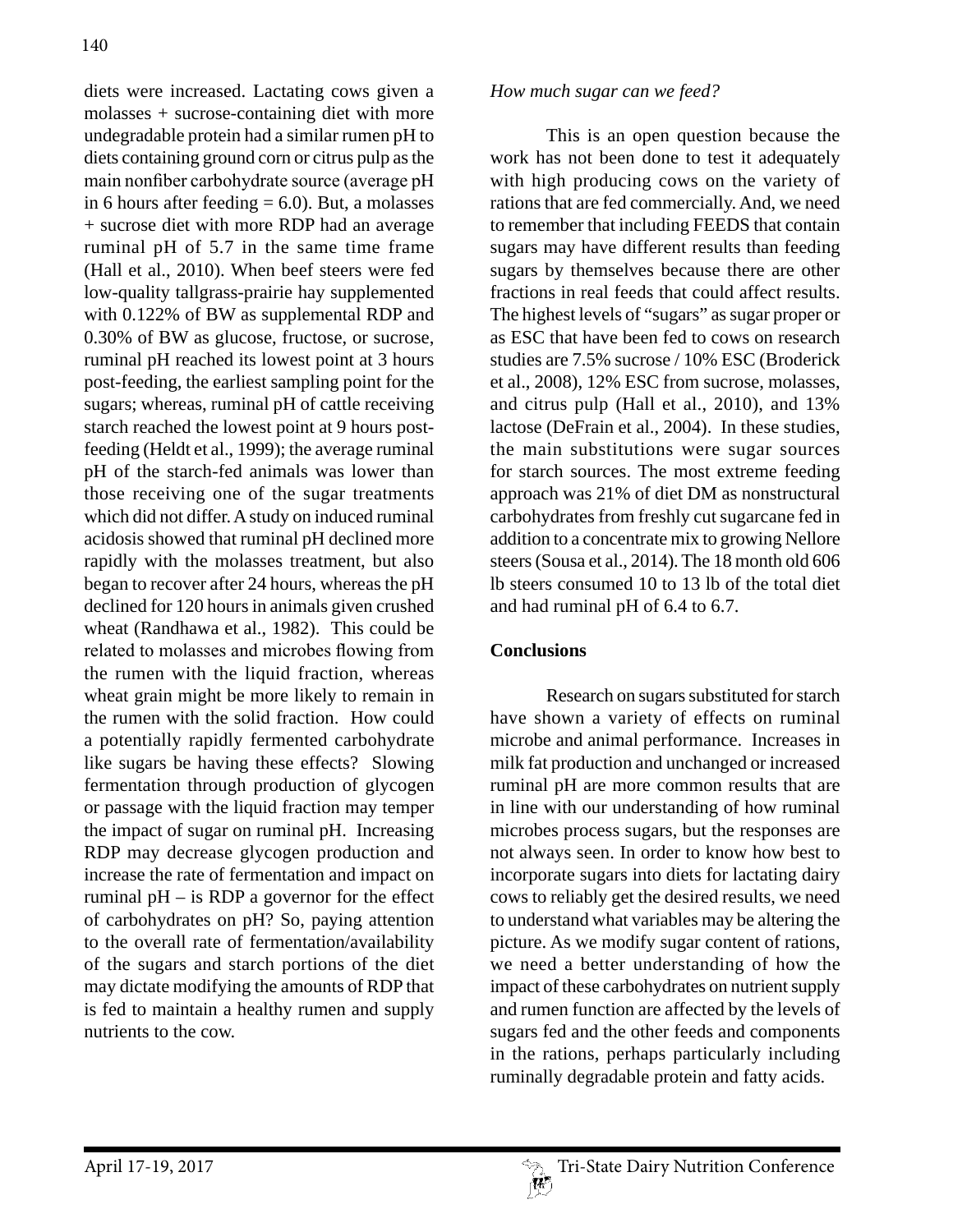# **References**

Aguilar, A.A., N.E. Smith, and R.L. Baldwin. 1984. Nutritional value of almond hulls for dairy cows. J. Dairy Sci. 67:97-103.

American Dairy Products Institute. 2016. Dairy permeate standard. In ADPI Dairy Ingredients Standards. https://www.adpi.org/Portals/0/ Standards/DairyPermeateStandard\_book.pdf. Accessed March 8, 2017.

Asp, N-G. 1993. Nutritional importance and classification of food carbohydrates. In: Plant Polymeric Carbohydrates, eds Meuser, F. D. J. Manners, and W. Seibel. Royal Society of Chemistry, Cambridge, UK.

Ball, S.G., and M.K. Morell. 2003. From bacterial glycogen to starch: Understanding the biogenesis of the plant starch granule. Annu. Rev. Plant Biol. 54:207–233.

Branco, A.F, D.L. Harmon, D.W. Bohnert, B.T. Larson, and M.L. Bauer. 1999. Estimating true digestibility of nonstructural carbohydrates in the small intestine of steers. J. Anim. Sci. 77:1889-1895.

Broderick, G.A., N.D. Luchini, S. Reynal, G.A. Varga, and V.A. Ishler. 2008. Effect on production of replacing dietary starch with sucrose in lactating dairy cows. J. Dairy Sci. 91:4801-4810.

Broderick, G.A., and W.J. Radloff. 2004. Effect of molasses supplementation on the production of lactating dairy cows fed diets based on alfalfa and corn silage. J. Dairy Sci. 87:2997-3009.

Cherney, D.J.R., J.H. Cherney, and L.E. Chase. 2003. Influence of dietary nonfiber carbohydrate concentration and supplementation of sucrose on lactation performance of cows fed fescue silage. J. Dairy Sci. 86:3983-3991.

Choct, M., Y. Dersjant-Li, J. McLeish, and M. Peisker. 2010. Soy oligosaccharides and soluble non-starch polysaccharides: A review of digestion, nutritive and anti-nutritive effects in pigs and poultry. Asian-Aust. J. Anim. Sci. 23:1386-1398.

Counotte, G.H.M., and R.A. Prins. 1981. Regulation of lactate metabolism in the rumen. Vet. Res. Comm. 5:101-115.

DeFrain, J.M., A.R. Hippen, K.F. Kalscheur, and D.J. Schingoethe. 2004. Feeding lactose increases ruminal butyrate and plasma  $\beta$ -hydroxybutyrate in lactating cows. J. Dairy Sci. 87:2486-2494.

Hall, M.B. 2001. Neutral detergent-soluble carbohydrates: nutritional relevance and analysis. A laboratory manual. Extension bulletin 339. University of Florida, Gainesville, FL.

Hall, M.B. 2016. Utilization of lactose by mixed ruminal microbes is affected by nitrogen type and level and differs from utilization of glucose. J. Dairy Sci. 99 (E- Suppl. 1):774.

Hall, M.B. 2017. Nitrogen source and concentration affect utilization of glucose by mixed ruminal microbes in vitro. J. Dairy Sci. In Press. https://doi.org/10.3168/jds.2016-12091

Hall, M.B., and C. Herejk. 2001. Differences in yields of microbial crude protein from in vitro fermentation of carbohydrates. J. Dairy Sci. 84:2486-2493.

Hall, M.B., C.C. Larson, and C.J. Wilcox. 2010. Carbohydrate source and protein degradability alter lactation, ruminal, and blood measures. J. Dairy Sci. 93:311-322.

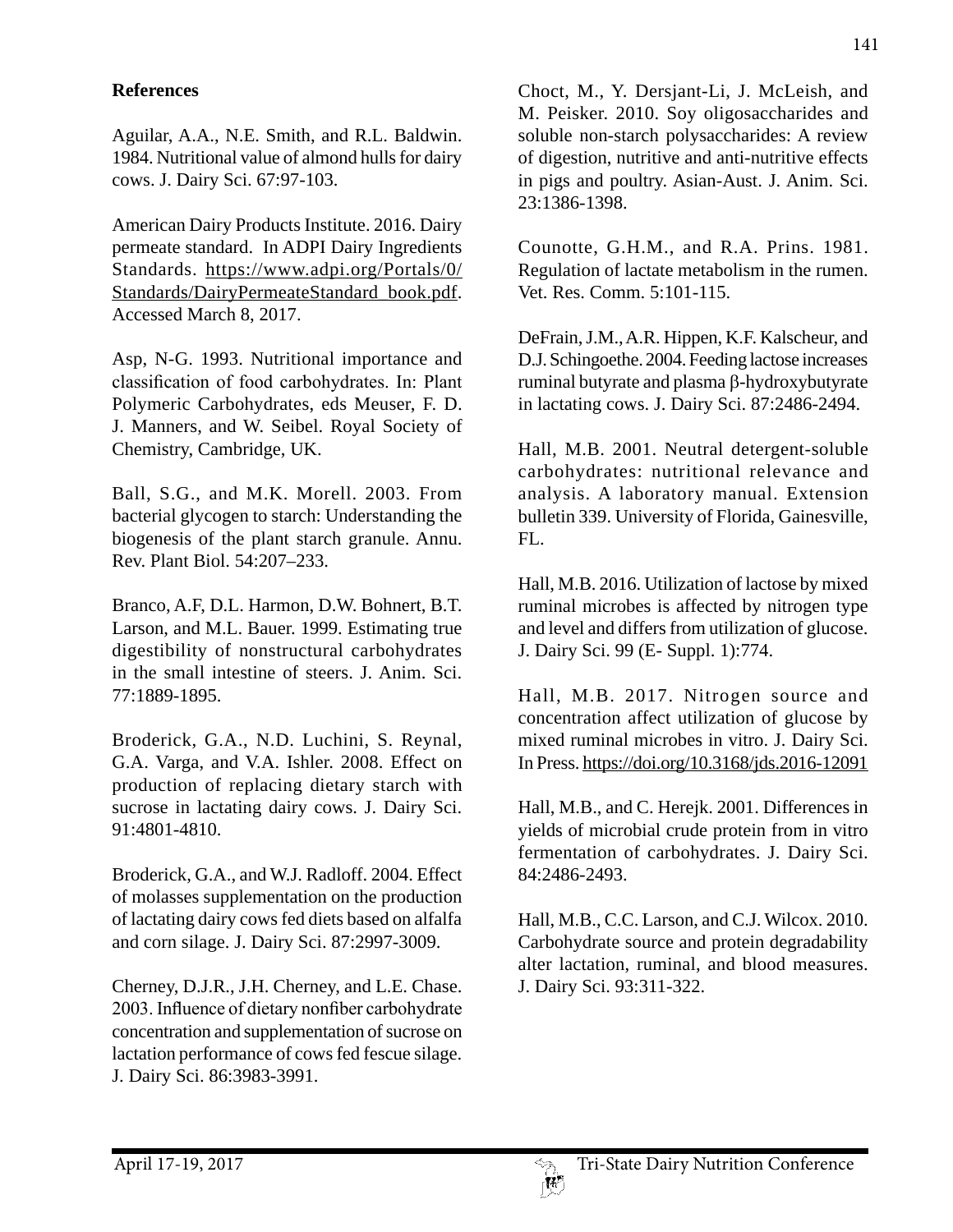Heldt, J.S., R.C. Cochran, G.L. Stokka, C.G. Farmer, C.P. Mathis, E.C. Titgemeyer, and T.G. Nagaraja. 1999. Effects of different supplemental sugars and starch fed in combination with degradable intake protein on low-quality forage use by beef steers. J. Anim. Sci. 77:2793-2802.

Hristov, A.N., J.K. Ropp, K.L. Grandeen, S. Abedi, R.P Etter, A. Melgar, and A.E. Foley. 2005. Effect of carbohydrate source on ammonia utilization in lactating dairy cows. J. Anim. Sci. 83:408-421.

Jensen, R.G. 2002. Invited review: The composition of bovine milk lipids: January 1995 to December 2000. J. Dairy Sci. 85:295-350.

Jones, D.F., W.H. Hoover, and T.K. Miller Webster. 1998. Effects of concentrations of peptides on microbial metabolism in continuous culture. J. Anim. Sci. 76:611-616.

Khalili, H., and P. Huhtanen. 1991. Sucrose supplements in cattle given grass silage-based diet. 2. Digestion of cell wall carbohydrates. Anim. Feed Sci. Technol. 33:263-273.

Kreikemeier, K.K., D.L. Harmon, J.P. Peters, K.L. Gross, C.K. Armendariz, and C.R. Krehbiel. 1990. Influence of dietary forage and feed intake on carbohydrate activities and small intestinal morphology of calves. J. Anim. Sci. 68:2916- 2929.

Machado, J.B., J.A. Coutinho, and E.A. Macedo. 2000. Solid-liquid equilibrium of  $\alpha$ -lactose in ethanol/water. Fluid Phase Equilibria 173:121- 134.

Malestein, A., A.T. van't Klooster, R.A. Prins, and G.H.M. Counotte. 1984. Concentrate feeding and ruminal fermentation. 3. Influence of concentrate ingredients on pH, on DL-lactic acid concentration in the rumen fluid of dairy cows and on dry matter intake. Neth. J. Agric. Sci. 32:9-21.

McAllan, A.B., and R.H. Smith. 1974. Carbohydrate metabolism in the ruminant: Bacterial carbohydrates formed in the rumen and their contribution to digesta entering the duodenum. Br. J. Nutr. 31:77-88.

McCormick, M.E., D.D. Redfearn, J.D. Ward, and D.C. Blouin. 2001. Effect of protein source and soluble carbohydrate addition on rumen fermentation and lactation performance of Holstein cows. J. Dairy Sci. 84:1686-1697.

McKain, N., K.J. Shingfield, and R.J. Wallace. 2010. Metabolism of conjugated linoleic acids and 18 : 1 fatty acids by ruminal bacteria: products and mechanisms. Microbiology 156:579-588.

Nombekela, S.W., and M.R. Murphy. 1995. Sucrose supplementation and feed intake of dairy cows in early lactation. J. Dairy Sci. 78:880-885.

Oelker, E.R., C. Reveneau, and J.L. Firkins. 2009. Interaction of molasses and monensin in alfalfa hay- or corn silage-based diets on rumen fermentation, total tract digestibility, and milk production by Holstein cows. J. Dairy Sci. 92:270-285.

Pate, F.M. 1983. "Molasses in beef nutrition, *In* "Molasses in Animal Nutrition". National Feed Ingredients Assoc., West Des Moines, IA. www. ifas.ufl.edu/~ona/onahp.html.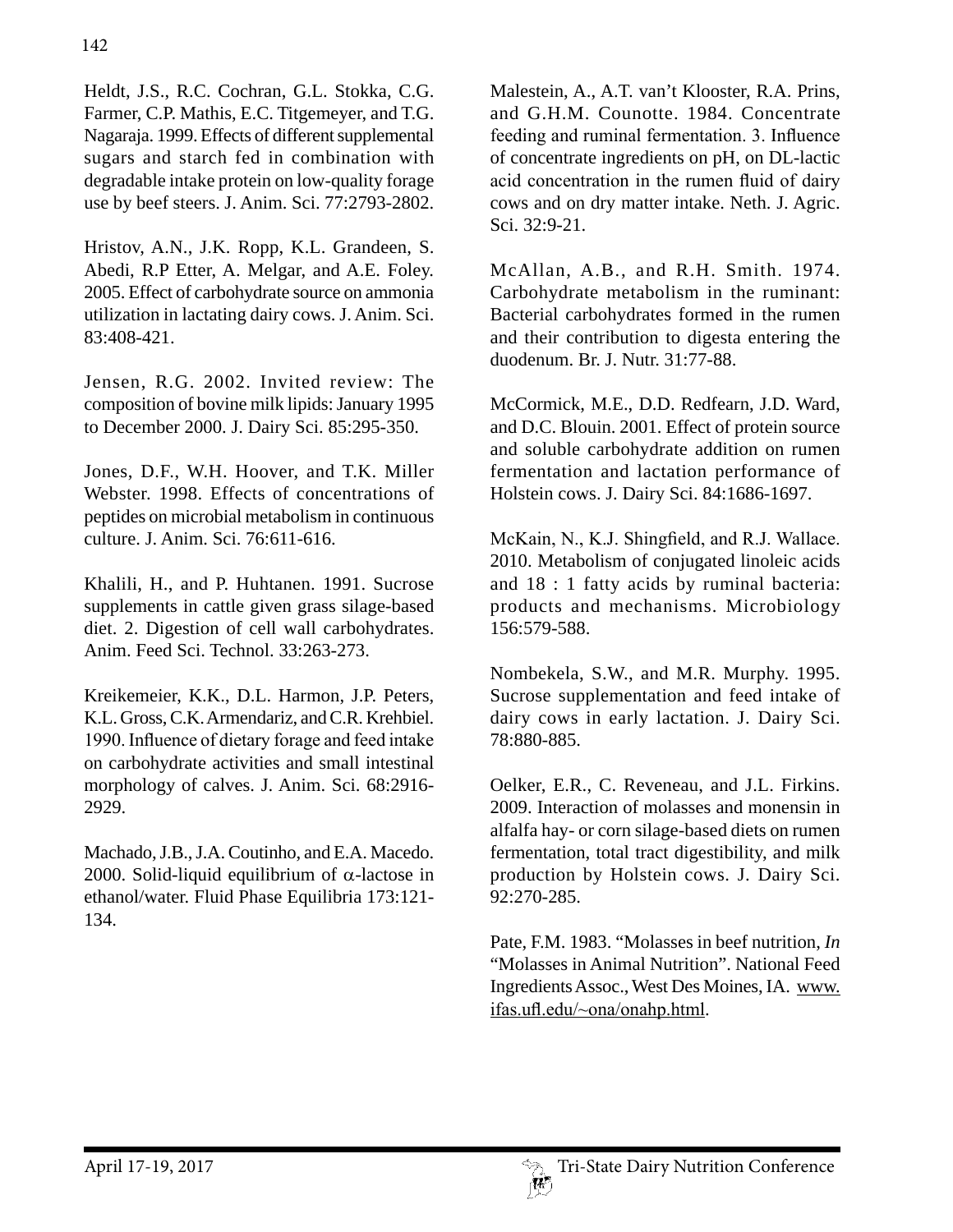Penner, G.B., and M. Oba. 2009. Increasing dietary sugar concentration may improve dry matter intake, ruminal fermentation, and productivity of dairy cows in the postpartum phase of the transition period. J. Dairy Sci. 92:3341-3353.

Piwonka, E.J., and J.L. Firkins. 1996. Effect of glucose fermentation on fiber digestion by ruminal microorganisms in vitro. J. Dairy. Sci. 79:2196-2206.

Prins, R.A., and W. Van Hoven. 1977. Carbohydrate fermentation by the rumen ciliate *Isotricha prostoma*. Protistologica (Paris) 13:549–556.

Randhawa,S.S., L.N. Das, and S.K. Misra. 1982. Comparative biochemical and pathological studies on acute ruminal acidosis induced by molasses and grain feeding in buffalo calves (Bubalus bubalis). Acta Veterinaria Academiae Scientiarum Hungaricae 30:257-264.

Rook, J.A.F, and C.C. Balch. 1961. The effects of intraruminal infusions of acetic, propionic and butyric acids on the yield and composition of the milk of the cow. Brit. J. Nutr. 15:361-369.

Rook, J.A.F., C.C. Balch, and V.W. Johnson. 1965. Further observations on the effects of intraruminal infusions of volatile fatty acids and of lactic acid on the yield and composition of the milk of the cow. Brit. J. Nutr. 19:93-99.

Russell, J.B., and R.J. Wallace. 1988. Energy yielding and consuming reactions. Pages 185–215 in The Rumen Microbial Ecosystem. P. N. Hobson, ed. Elsevier Applied Science, London, UK.

Sannes, R.A., M.A. Messman, and D.B. Vagnoni. 2002. Form of rumen-degradable carbohydrate and nitrogen on microbial protein synthesis and protein efficiency of dairy cows. J. Dairy Sci. 85:900-908.

Smith, D. 1973. The nonstructural carbohydrates, Chapter 3. In Chemistry and Biochemistry of Herbage, Vol. 1. Butler G. W., and R. W. Bailey, Ed. Academic Press, London.

Sousa, D.O., B.S. Mesquita, J. Diniz-Magalhães, I.C.S. Bueno, L.G. Mesquita, and L.F.P. Silva. 2014. Effect of fiber digestibility and conservation method on feed intake and the ruminal ecosystem of growing steer. J. Anim. Sci. 92:5622–5634.

Strobel, H.J., and J.B. Russell. 1986. Effect of pH and energy spilling on bacterial protein synthesis by carbohydrate-limited cultures of mixed rumen bacteria. J. Dairy Sci. 69:2941- 2947.

Weisbjerg, M.R., T. Hvelplund, and B.M. Bibby. 1998. Hydrolysis and fermentation rate of glucose, sucrose and lactose in the rumen. Acxta. Agric. Scant. Sect. A. Animal Sci. 48:12-18.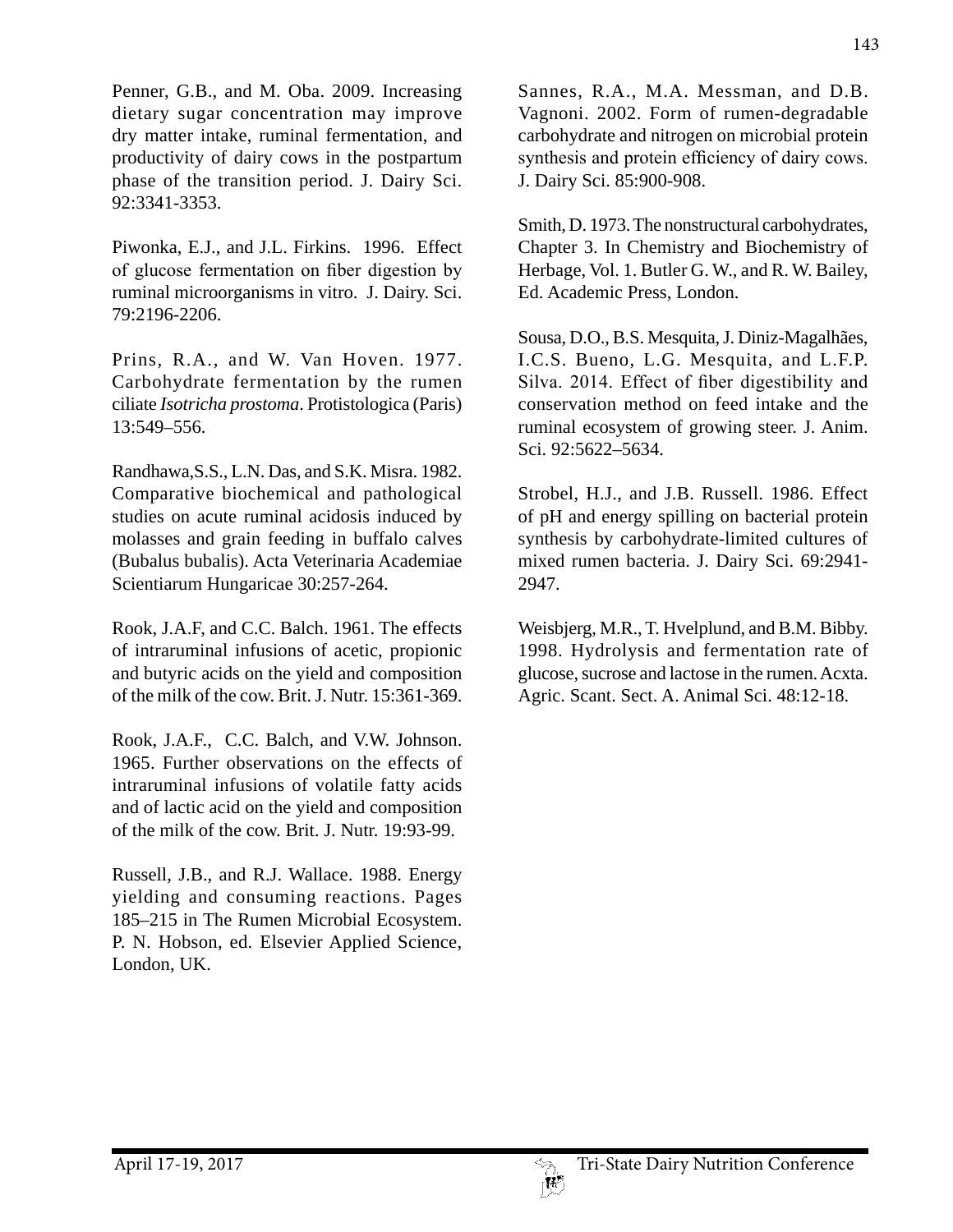

**Figure 1.** Chemical structure of sugars. Sucrose = glucose + fructose, Lactose = glucose + galactose.



**Figure 2.** Fates of carbohydrates.  $SI = small$  intestine,  $LI = large$  intestine.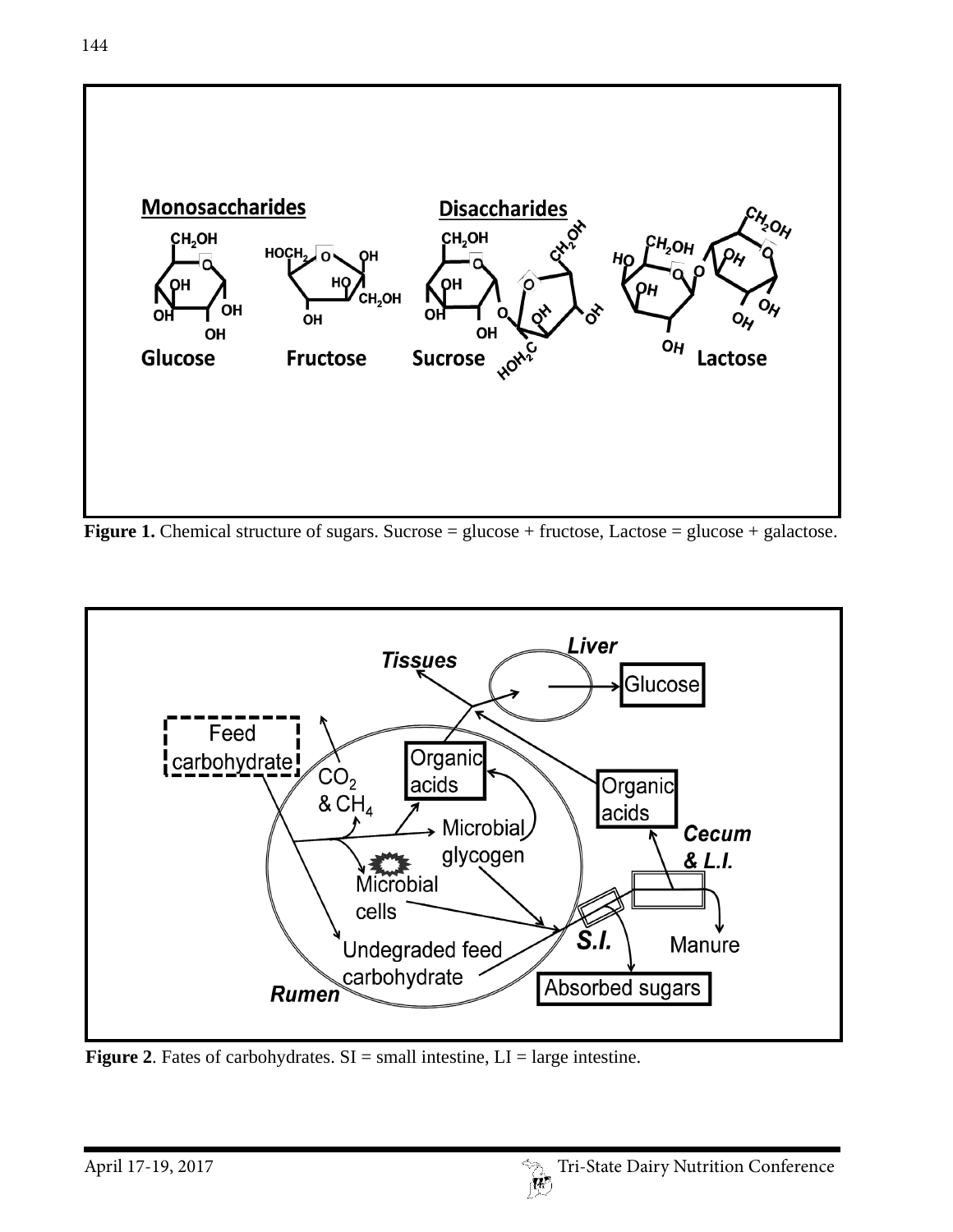

**Figure 3.** Responses in microbial nitrogen (**N**) production with glucose as a substrate and different concentrations of N, peptides  $(Tr)$  and urea  $(Ur)$  in the fermentation media. Ctrl = lowest N,  $L =$  Increased low level of N, and H = Increased highest level of N. (Hall, 2017).



**Figure 4.** Total tract digestibility of NDF with different nonfiber carbohydrates and ruminally degradable protein (**RDP**) supplementation. Graph a: RDP supplemented at the lower level of 0.031% of body weight; Graph b: RDP supplemented at the higher level of 0.122% of body weight (Heldt et al., 1999).